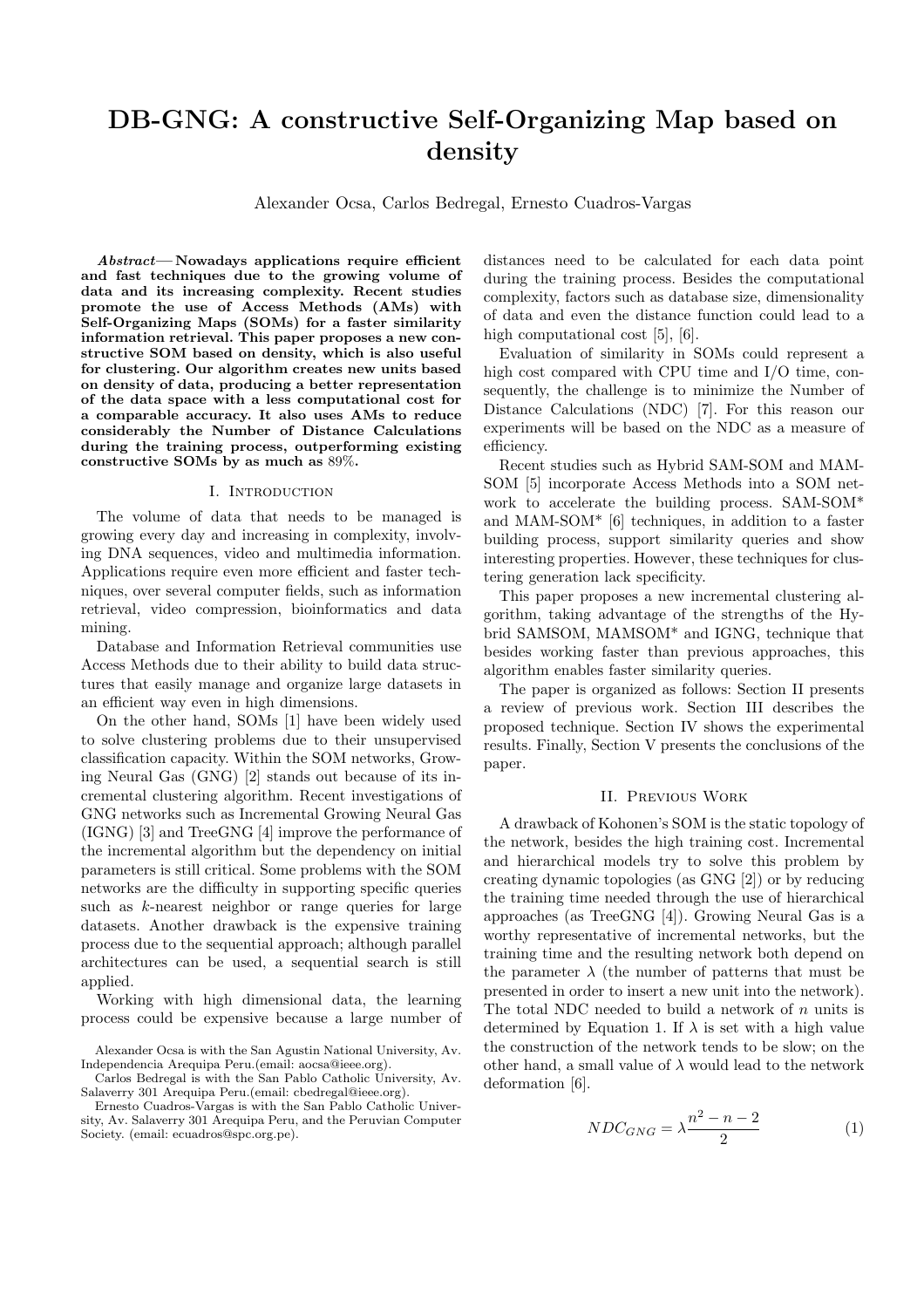Improvements of the GNG algorithm such as IGNG [3] eliminate the dependency on  $\lambda$ , accelerating the building process of the network. IGNG establishes a parameter  $\sigma$ which defines a search radius to create a new unit. As it happens to  $\lambda$  in GNG, if  $\sigma$  is set with a high value, IGNG will create a small number of clusters and the topology of the data will not be represented correctly; if  $\sigma$  is set too low, many units could be created and the algorithm would not have enough time to adapt to the input space. Algorithm 1 shows the general construction of an Incremental Growing Neural Gas (IGNG) network [3].

# Algorithm 1: IGNG Algorithm

- 1: For each input pattern  $\xi$ 
	- Find the closest unit  $c_1$ ;
	- If the distance  $d(\xi, c_1) > \sigma$  then create a new unit with  $w = \xi$ ;
	- Else, find the second closest unit  $c_2$ ;
		- If the distance  $d(\xi, c_2) > \sigma$  then create a new unit with  $w = \xi$  and connect it with  $c_1$ ;
		- Else, update weights for  $c_1$  and its neighbors, and increase the age of its connections;

New techniques incorporate Access Method (AM) into SOMs, accelerating the training process of the network due to the reduction of the number of distance calculations and giving the network capacity to perform to similarity queries [7].

## A. Metric and Spacial Access Methods

Metric Access Methods (MAM) index data objects in a metric space based on similarity criteria. Metric spaces are defined as a set of objects and a metric distance function that measures the dissimilarity among these objects and satisfies properties such as positiveness, symmetry, reflexivity and triangular inequality. Some classic MAMs are described in [8]. For our experiments the following MAMs are considered:

- Slim-Tree [9]. Slim-Tree is an evolution of the M-Tree [10], which is the first dynamic MAM that allows the construction of a tree without knowing the entire dataset a priori. Slim-Tree divides the space in regions that store subtrees which in turn contain more subtrees. Subtrees may be overlapped, partitioning the metric space in not necessarily disjoint regions. This MAM grows bottom-up storing the objects into leaf nodes as in  $B^+$ -Tree [11] and R-Tree [12]. With an algorithm to split nodes based on the Minimal Spanning Tree (MST), Slim-Tree has less computational cost without sacrificing search performance. It also introduces an overlapping measure and the algorithm Slim-Down [9] to reduce the overlap between nodes.
- DBM-Tree [13]. One of the latest MAM, the DBM-Tree, operates in a similar way to a Slim-Tree. It

was the first Access Method which proposed to relax the height of the tree in regions with high density of data in order to minimize the overlap of nodes. This approach reduces the number of distance computations without affecting the number of disk access. Figures  $1(a)$  and  $1(b)$  show an example of this structure for two dimensional data.



Fig. 1. DBM-Tree Representations

In the case of Spatial Access Methods (SAM) the input data is described by feature vectors such as  $(x_1,x_2,...,x_n)$ . Some classic SAM are explained in [14], [15]. In this article we use R-Tree to speed up the network training process. This SAM is briefly explained below.

• R-Tree [12]. This is the first non point-based SAM. able to index not only vectors but also geometrical objects. R-Tree could be considered a generalization of B-Trees [11] to index multidimensional data. In this SAM the information is stored in the leaves and each upper level has the information about the Minimum Bounding Rectangle (MBR) necessary to contain all its children nodes. Before the tree is built, it is necessary to define the maximum number of objects that each node can contain. Figures 2 and 3 show a R-tree with 3 maximum objects per node.



Fig. 2. MBRs represented by a R-Tree [5]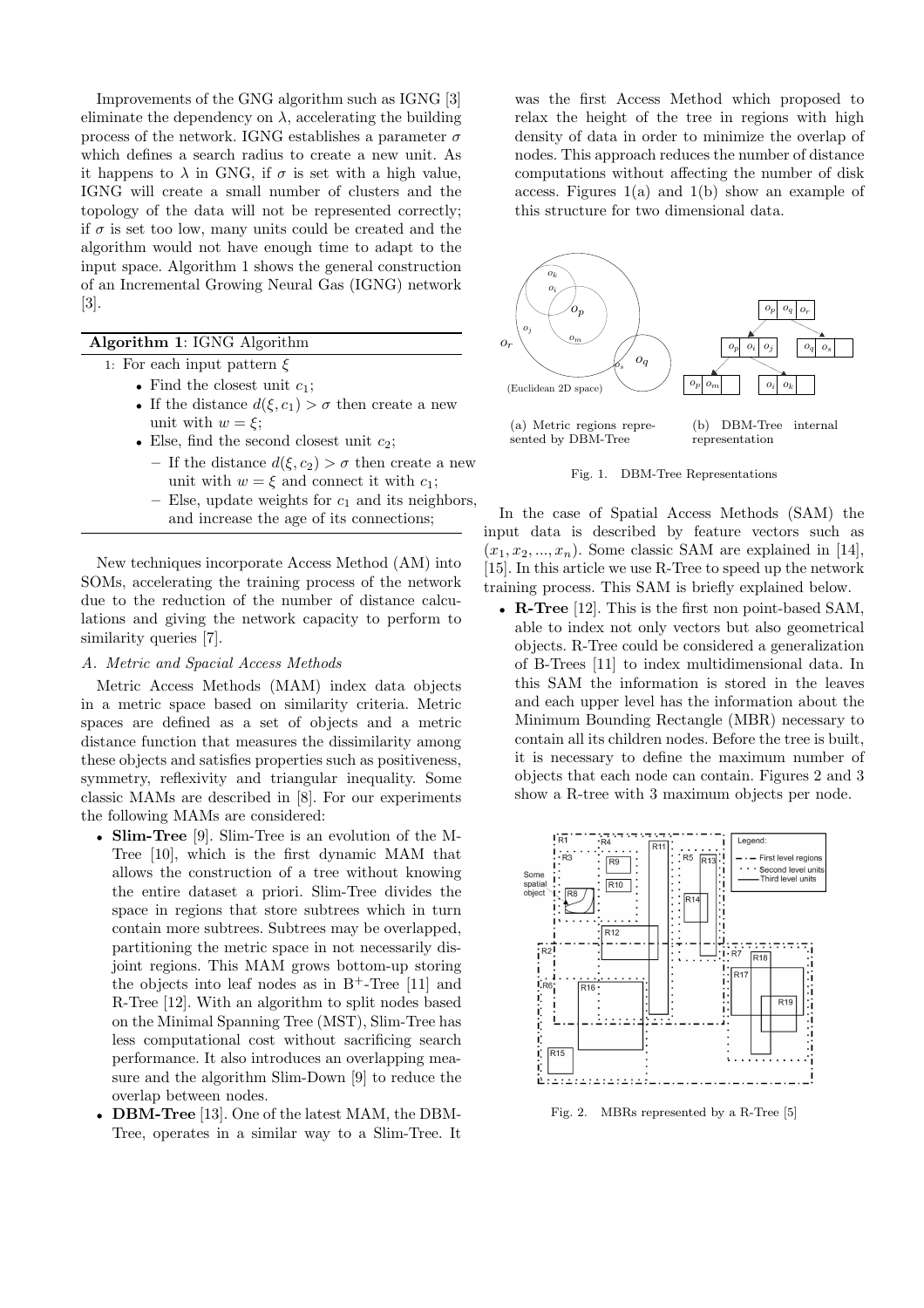

Fig. 3. R-Tree internal representation [5]

# III. Density Based Growing Neural Gas

The proposed algorithm of Density Based Growing Neural Gas (DB-GNG) uses a radius parameter for training the network and for the insertion of units as in IGNG [3].

Additionally DB-GNG considers the existence of a dense data region as new criterion to create units. Our algorithm uses an Access Method (AM) to determine if a new pattern  $\xi$  presented to the network is located in a region with more than  $\phi$  patterns within a  $\sigma$  radius from ξ.

When this radius parameter is smaller, units are created where data is more concentrated, identifying only the more dense regions of the space, in contrast with IGNG that would insert units indiscriminately.

Algorithm 2 shows the process of construction of the DB-GNG network: here  $AM_1$  is the Access Method used to index the neurons weight vector and to find the two Best Matching Units (BMUs), and  $AM_2$  is the Access Method where all the input patterns are organized during training. On each epoch input patterns are inserted again into  $AM_2$  in order to improve the density criterion. This additional insertions reduce the training process and improve the classification capacity of the network as it will be observed in the experiments.

Density Based Growing Neural Gas (DB-GNG) does not create units in regions less populated because before inserting, the algorithm verifies if the new unit is located in a dense region of the space, thus obtaining a better representation of the data distribution.

The use of AMs to find the winning neuron dramatically accelerates the training process of the network, as demonstrated in [5]. Furthermore, in order to give support to specific queries such as nearest neighbors, DB-GNG has a second Access Method  $AM<sub>2</sub>$  to organize patterns as they are presented.  $AM_2$  is also used to detect dense regions.

Similarity queries in DB-GNG are more efficient than using single AMs. The most common technique that Access Methods use to solve nearest neighbor queries combines the algorithm of range query (which retrieves the elements within a radius) and the branch and bound technique [16].

| Algorithm 2: Density Based Growing Neural Gas |  |  |  |
|-----------------------------------------------|--|--|--|
| training algorithm                            |  |  |  |

| $\sim$                                                                                    |  |
|-------------------------------------------------------------------------------------------|--|
| 1: while a stop criterion is not met <sup>1</sup> do                                      |  |
| Insert the next input pattern $\xi$ into the $AM_2$ ;<br>2:                               |  |
| Find the two closest units $c_1$ and $c_2$ using $AM_1$ ;<br>3:                           |  |
| <b>if</b> distance $d(\xi, c_2) \leq \sigma$ then<br>4:                                   |  |
| Increment the age of all edges of $c_1$ ;<br>5:                                           |  |
| $w_{c_1}$ + = $e_b(\xi - w_{c_1})$ ; {weight update}<br>6:                                |  |
| $w_n + \sum_{n=1}^{\infty} (x - w_n); \{ \forall n \in \text{neighbors of } c_1 \}$<br>7: |  |
| Update the subtree in $AM_1$ affected with the<br>8:                                      |  |
| weight update;                                                                            |  |
| Remove edges with an age bigger than $a_{max}$<br>9:                                      |  |
| and remove neurons with no edges;                                                         |  |
| else<br>10:                                                                               |  |
| $S = RangeQuery(\xi, \sigma)$ using $AM_2$ ;<br>11:                                       |  |
| if $ S  \ge \phi$ {detect if the region is dense} then<br>12:                             |  |
| Create a new t unit with $w_t = \xi$ ;<br>13.                                             |  |
| Connect t with $c_1$ and $c_2$ ;<br>14:                                                   |  |
| if $d(c_1, c_2) \ge max(d(c_1, t), d(c_2, t))$ then<br>15:                                |  |
| Remove the connection between $c_1$ and $c_2$ ;<br>16:                                    |  |
| end if<br>17:                                                                             |  |
| end if<br>18:                                                                             |  |
| end if<br>19:                                                                             |  |
| 20: end while                                                                             |  |
|                                                                                           |  |

To retrieve the k nearest neighbors, AMs are initialized with an infinite radius and this radius is reduced gradually by using the branch and bound technique until the k required elements are covered.

In order to reduce the cost of the query, DB-GNG establishes the initial radius in kNN queries through the codevectors generated during the training process, as it can be observed in Algorithm 3. This reduces the cost and time of queries.

## Algorithm 3: DB-GNG kNN algorithm

- 1: Find the two closest units to  $\xi$ ,  $c_1$  and  $c_2$  using  $AM_1$ ;
- 2: Define a radius  $r = d(\xi, c_2) \times v^k$ ; {v modifies the radius for queries where  $k > \phi$ .
- 3: Solve the query using  $AM_2$  with initial radius r;

## IV. Experiments

Based on this idea, four groups of experiments are presented using the AMs Slim-Tree [9], DBM-Tree [13] and R-Tree [12]. In the first group of experiments the building process of our approach is compared to another constructive network, each technique measured in terms of Number of Distance Calculations (NDC). The second group of experiments compares the proposed network to Access Methods in terms of the NDC performed in similarity queries. The third group compares our approach

<sup>1</sup> the stop criterion could be the number of iterations, number of epochs, maximum number of units, etc.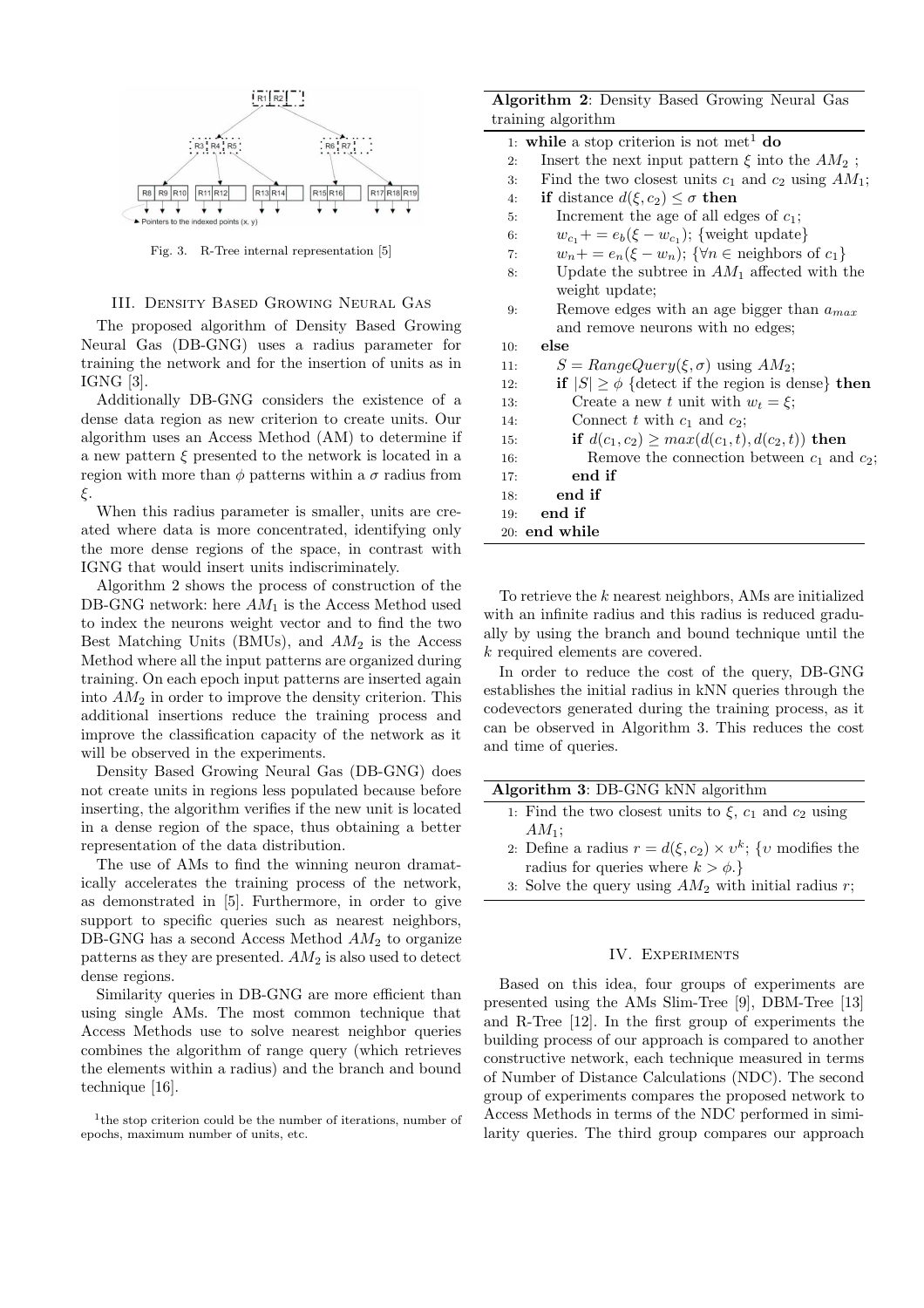to another two constructive networks for a classification problem. The last group of experiments compares visually the resulting networks of three incremental algorithms for a clustering problem. All experiments were implemented using Microsoft Visual C++ 6.0 on a PC 2.0 GHz 512 RAM running Microsoft Windows XP.

Five datasets were used for our experiments:

- COVERT: This dataset contains a sample set of 50000 vectors from the original dataset of 581012 vectors in 54-d of as Forest Covertype data. The file was obtained from UCI-Irvine repository of machine learning databases and domain theories<sup>3</sup>;
- DIGITS: This dataset was created for the penbased recognition of handwritten digits of 44 writers; it contains 10992 16-d vectors. The file was obtained from UCI-Irvine repository of machine learning databases and domain theories<sup>4</sup>;
- NURSERY: This dataset contains 12960 8-d vectors derived from a hierarchical decision model developed in order to rank applications for nursery schools. The file was obtained from UCI-Irvine repository of machine learning databases and domain theories<sup>5</sup>;
- OPTIDIGITS: This dataset contains 5620 64-d vectors obtained from the optical recognition of handwritten digits from a total of 43 writers. The file was obtained from UCI-Irvine repository of machine learning databases and domain theories<sup>6</sup>;
- 2D SYNTHETIC: This dataset contains 1000 2-d synthetic points between  $(0, 0)$ ... $(5, 5)$ .

The Access Method used to find the winning neurons  $AM_1$  in DB-GNG techniques was R-Tree [12]. For all the experiments  $\sigma$  was set with a value close to the standard deviation of the dataset, and v was set to  $\frac{\sigma}{8}$ .

The techniques compared in the first group of experiments are: IGNG [3], DB-GNG using Slim-Tree [9] and DB-GNG using DBM-Tree [13], applied in the COVERT, DIGITS and NURSERY datasets.

Figures 4, 5 and 6 illustrate the first group of experiments in terms of the accumulated Number of Distance Calculations (NDC).

Table I shows the results for the COVERT dataset. For both IGNG and DB-GNG, the parameter  $\sigma$  was set to 497.536, and for DB-GNG  $\phi$  was set to 5.

Table II shows the results for the DIGITS dataset. For both IGNG and DB-GNG, the parameter  $\sigma$  was set to 35.24, and for DB-GNG  $\phi$  was set to 7.

Table III shows the results for the NURSERY dataset. For both IGNG and DB-GNG, the parameter  $\sigma$  was set to 1.054, and for DB-GNG  $\phi$  was set to 7.

 $3$ ftp://ftp.ics.uci.edu/pub/machine-learning-databases /covtype/

 $^4$ ftp://ftp.ics.uci.edu/pub/machine-learning-databases /pendigits/

 $^{5}$ ftp://ftp.ics.uci.edu/pub/machine-learning-databases /nursery/

 $6$ ftp://ftp.ics.uci.edu/pub/machine-learning-databases /optdigits/



Fig. 4. Accumulated NDC per pattern presented using the COVERT  $(54 - d)$  dataset.



Fig. 5. Accumulated NDC per pattern presented using the DIGITS  $(16 - d)$  dataset.



Fig. 6. Accumulated NDC per pattern presented using the NURS-ERY  $(8-d)$  dataset.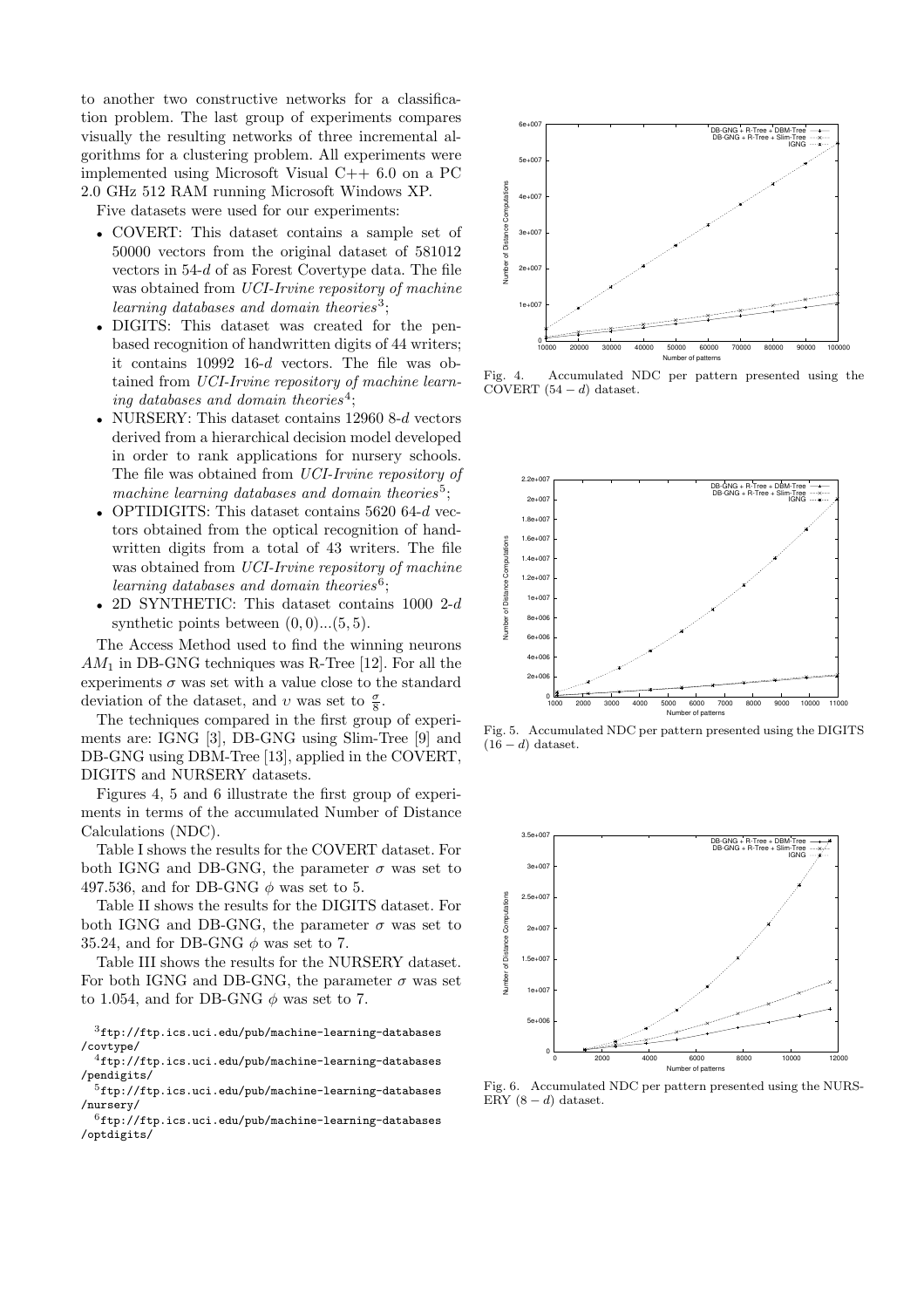TABLE I RESULTS FOR THE COVERT  $(54 - d)$  dataset

| Technique        | $\#$ of units | NDC      | <i><u><b>Zogained</b></u></i> |
|------------------|---------------|----------|-------------------------------|
| IGNG             | 558           | 54745299 |                               |
| DB-GNG Slim-Tree |               | 13087814 | 76.1\%                        |
| DB-GNG DBM-Tree  |               | 10579868 | 80.7%                         |

TABLE II RESULTS FOR THE PENDIGITS  $(16 - d)$  dataset

| Technique        | $\#$ of units | NDC.     | <i><u><b>Zogained</b></u></i> |
|------------------|---------------|----------|-------------------------------|
| IGNG             | 2890          | 20084976 |                               |
| DB-GNG Slim-Tree | 96            | 2206760  | 89.0%                         |
| DB-GNG DBM-Tree  | 96            | 2126153  | 89.4%                         |

TABLE III RESULTS FOR THE NURSERY  $(8 - d)$  dataset

| Technique        | $\#$ of units | NDC.     | $\%qained$ |
|------------------|---------------|----------|------------|
| IGNG             | 6490          | 42095871 |            |
| DB-GNG Slim-Tree | 1405          | 12710986 | 69.8%      |
| DB-GNG DBM-Tree  | 1405          | 7958717  | 81.1%      |

As it can be observed in the first group of experiments, DB-GNG reduces by up to 89% the NDC in comparison to IGNG. This difference is due to because the use of AMs and the small number of units that DB-GNG creates as a result of its density criterion, which considers the existence of a dense data region to create new units.

It must be noted that DB-GNG also accumulates the distance calculations needed by the Access Methods  $AM_1$  $(R-Tree)$  and  $AM<sub>2</sub>$  (Slim-Tree or DBM-Tree) during their construction, as well as the distance calculations performed while verifying the regions's density.

Results for the second group of experiments are presented in Figures 7 and 8. These experiments compare the average Number of Distance Calculations (NDC) when performing kNN queries. The techniques compared are: DB-GNG using Slim-Tree, DB-GNG using DBM-Tree and Access Methods Slim-Tree [9] and DBM-Tree [13]. The parameters for each dataset (COVERT and DIGITS) were the same as in the first group of experiments.

In these experiments it can be seen that DB-GNG networks need less distance calculations to perform kNN queries than their counterparts using only Access Methods DBM-Tree and Slim-Tree.

For the fourth group of experiments incremental networks GNG, IGNG and DB-GNG using Slim-Tree are compared in a classification problem using the OP-TIDIGITS  $(64 - d)$  dataset. A subset of 3823 samples were used for training and a subset of 1797 samples for testing. For GNG  $\lambda$  was set to 600,  $e_b$  to 0.01 and  $e_n$  to 0.002. For IGNG and DB-GNG  $\sigma$  was set to 30.04,  $e_b$ to 0.001 and  $e_n$  to 0.00002. Additionally for DB-GNG  $\phi$ was set to 3.

Table IV shows that DB-GNG creates a faster network,



Fig. 7. Average NDC performing kNN queries using the COVERT  $(54 - d)$  dataset.



Fig. 8. Average NDC performing kNN queries using the DIGITS  $(16 - d)$  dataset.

TABLE IV RECOGNITION RATE FOR THE OPTIDIGITS  $(64 - d)$  dataset

| Technique | Epochs | $_{\rm Units}$ | Recognition | NDC      |
|-----------|--------|----------------|-------------|----------|
| GNG       | 30     | 193            | $95.05\%$   | 12206650 |
| IGNG      |        | 431            | $95.05\%$   | 11614569 |
| DB-GNG    |        | 385            | $95.60\%$   | 5210035  |

with less number of epochs and less NDC than GNG and IGNG networks for a comparable accuracy.

Finally, Figures 9, 10 and 11 show GNG, IGNG and DB-GNG respectively using the 2D SYNTHETIC dataset. For the GNG network  $\lambda$  was set to 300, for IGNG and DB-GNG  $\sigma$  was set to 0.3, and for DB-GNG  $\phi$  was set to 100. It is possible to compare visually our proposal DB-GNG with other incremental networks. Due to its density criterion to create units, DB-GNG produces a better representation of the input distribution in less iterations than IGNG and GNG.

### V. CONCLUSIONS

The experiments showed that the Density Based Growing Neural Gas (DB-GNG) can be applied to cluster large databases. The performance of DB-GNG was up